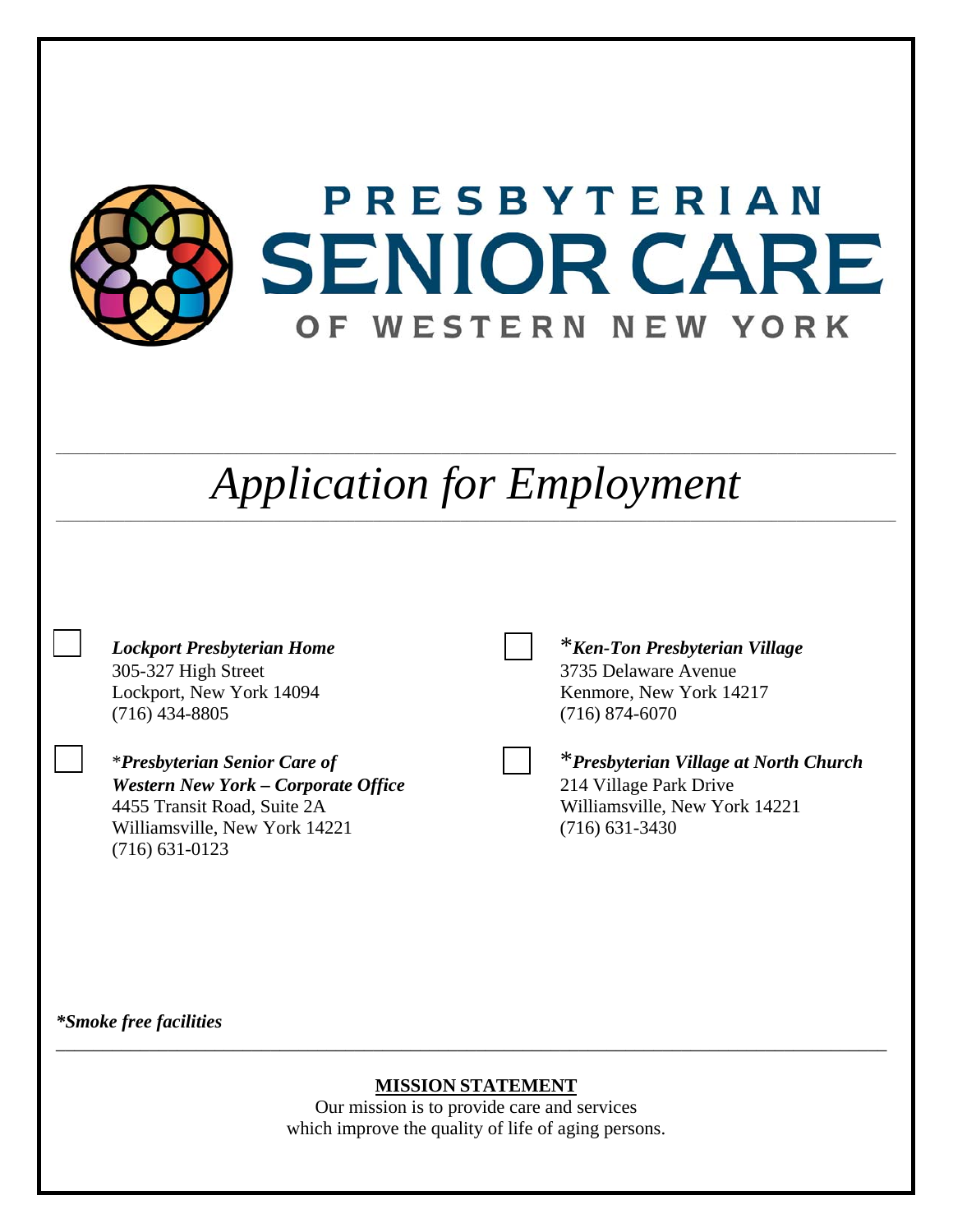#### **PRESBYTERIAN SENIOR CARE OF WESTERN NEW YORK, INC.**

*We consider applicants for all positions without regard to race, color, religion, sex, national origin, age, marital or veteran status, disability, sexual preference, or any other legally protected status* 

This Employment Application is utilized for Presbyterian Senior Care which is comprised of Presbyterian Village at North Church, Ken-Ton Presbyterian Village, Lockport Presbyterian Home and the Presbyterian Senior Care Corporate Office.

Since our business is caring for people for 24 hours a day, 7 days a week, job opportunities include day, evening and night work. This means that you may be requested to work on any shift including weekends and holidays, regardless of the shift that you may be initially assigned.

(Please Print)

|                         | Date of Application                                                                                                                                                                                                           |        |                                                                                                                                                                                                                                |                 |                |                     |                |
|-------------------------|-------------------------------------------------------------------------------------------------------------------------------------------------------------------------------------------------------------------------------|--------|--------------------------------------------------------------------------------------------------------------------------------------------------------------------------------------------------------------------------------|-----------------|----------------|---------------------|----------------|
|                         |                                                                                                                                                                                                                               |        |                                                                                                                                                                                                                                |                 |                |                     |                |
| <b>Referral Source:</b> | Advertisement                                                                                                                                                                                                                 | Friend | Relative                                                                                                                                                                                                                       | $\vert$ Walk-In |                | Website             |                |
|                         | <b>Employment Agency</b>                                                                                                                                                                                                      |        | Other contract of the contract of the contract of the contract of the contract of the contract of the contract of the contract of the contract of the contract of the contract of the contract of the contract of the contract |                 |                |                     |                |
|                         | Name and the same state of the state of the state of the state of the state of the state of the state of the state of the state of the state of the state of the state of the state of the state of the state of the state of |        |                                                                                                                                                                                                                                |                 |                |                     |                |
| Last                    | First<br>Middle                                                                                                                                                                                                               |        |                                                                                                                                                                                                                                |                 |                |                     |                |
| <b>Street</b>           |                                                                                                                                                                                                                               |        | City                                                                                                                                                                                                                           | State           | Zip            |                     |                |
|                         |                                                                                                                                                                                                                               |        |                                                                                                                                                                                                                                |                 |                |                     |                |
|                         | If employed and you are under 18, can you furnish a work permit? $\Box$ Yes                                                                                                                                                   |        |                                                                                                                                                                                                                                |                 | N <sub>o</sub> |                     |                |
|                         | Have you filed an application here before? $\Box$ Yes $\Box$ No If yes, give date(s) $\Box$                                                                                                                                   |        |                                                                                                                                                                                                                                |                 |                |                     |                |
|                         | Have you ever been employed at a Presbyterian Senior Care facility before?                                                                                                                                                    |        |                                                                                                                                                                                                                                |                 | Yes            |                     | N <sub>o</sub> |
|                         | Are you employed now? $\Box$ Yes $\Box$ No May we contact your present employer? $\Box$ Yes                                                                                                                                   |        |                                                                                                                                                                                                                                |                 |                | $\overline{\rm No}$ |                |
|                         | Are you legally eligible for employment in this country?<br>(Proof of citizenship or immigration status will be required upon employment)                                                                                     |        | $ $ Yes                                                                                                                                                                                                                        | N <sub>o</sub>  |                |                     |                |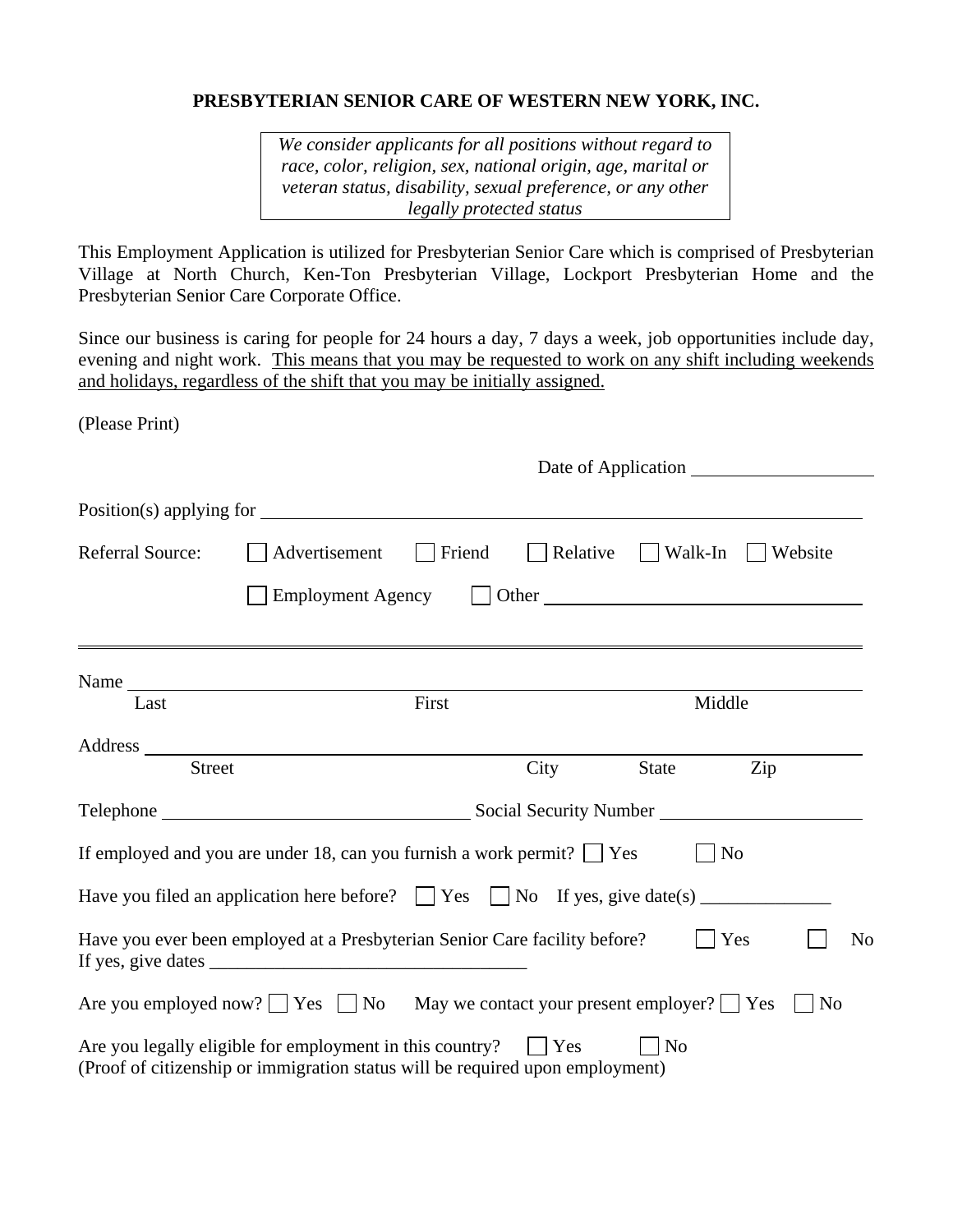| On what date would you be available for work?                                                                                                                                                                          |
|------------------------------------------------------------------------------------------------------------------------------------------------------------------------------------------------------------------------|
| Are you available to work $\Box$ Full Time<br>Part Time<br>Shift Work<br>On-Call                                                                                                                                       |
| N <sub>0</sub><br>Have you been convicted of a crime within the last seven years?<br>$ $ Yes<br>(Conviction will not necessarily disqualify applicant from employment)                                                 |
| If yes, please explain explain                                                                                                                                                                                         |
| Have you ever been excluded or sanctioned by either the Medicare or Medicaid program? $\Box$ Yes $\Box$ No                                                                                                             |
| Have you ever been the subject of an investigation, audit or review by a federal or state governmental<br>agency related to the provision of health care services or any claim for reimbursement? $\Box$ Yes $\Box$ No |
|                                                                                                                                                                                                                        |
| Are you able to perform the essential functions of the position(s) for which you are applying, with or<br>without reasonable accommodation?<br>$\overline{N}$<br>Yes                                                   |
| If you require an accommodation in order to perform the essential functions of the position for which you<br>are applying, please describe such accommodation: _______________________________                         |
| Why do you wish to work for Presbyterian Senior Care? ___________________________                                                                                                                                      |
|                                                                                                                                                                                                                        |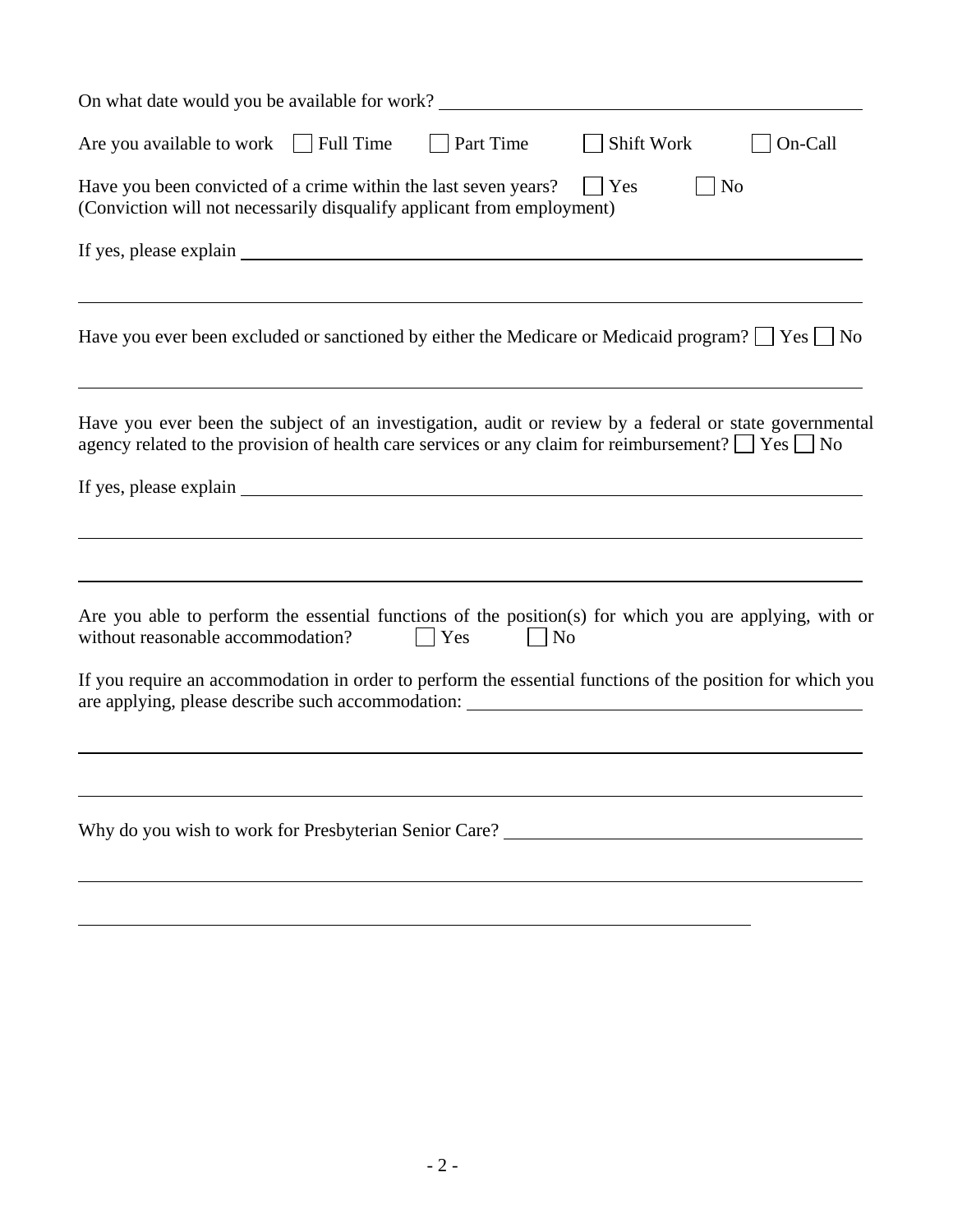## **EDUCATION HISTORY**

|                          | <b>NAME OF</b> | <b>CITY AND</b> | <b>MAJOR</b>   | <b>HIGHEST</b>       |
|--------------------------|----------------|-----------------|----------------|----------------------|
| <b>EDUCATION</b>         | <b>SCHOOL</b>  | <b>STATE</b>    | <b>COURSES</b> | <b>DEGREE</b>        |
| <b>High School</b>       |                |                 |                | 9<br>-12<br>10<br>11 |
| College or<br>University |                |                 |                | $1 \t2 \t3 \t4$      |
| Additional<br>Education  |                |                 |                |                      |

#### **REFERENCES**

| <b>Name</b> | Address | Telephone Number Relationship |  |  |
|-------------|---------|-------------------------------|--|--|
|             |         |                               |  |  |
|             |         |                               |  |  |
|             |         |                               |  |  |

# **EMPLOYMENT HISTORY**

*List Below All Present and Past Employment Beginning with Your Most Recent*

| Company Name Type of Position              |
|--------------------------------------------|
| Address Phone Number                       |
|                                            |
|                                            |
|                                            |
|                                            |
| Last immediate supervisor's name and title |
|                                            |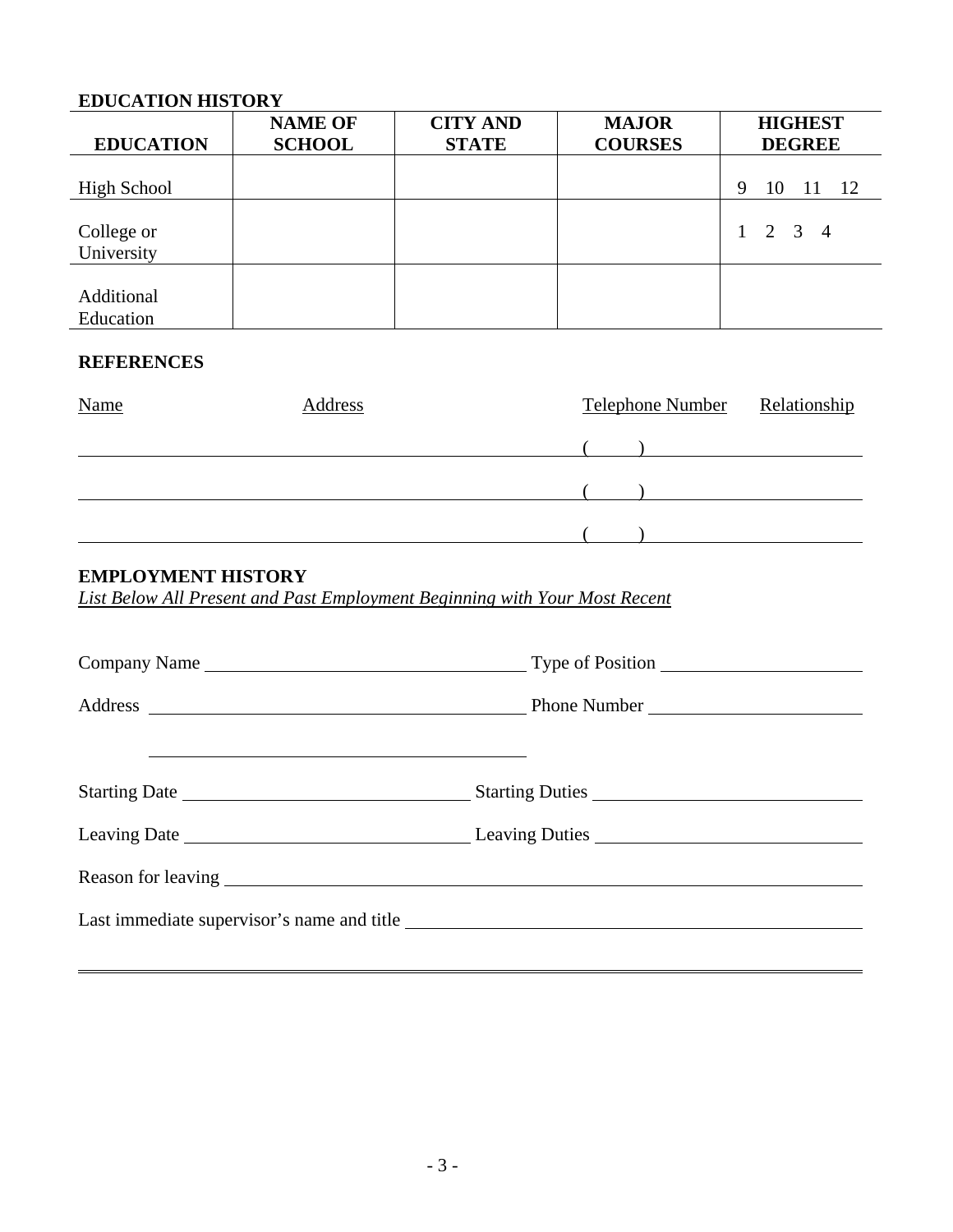| <u> 2000 - 2000 - 2000 - 2000 - 2000 - 2000 - 2000 - 2000 - 2000 - 2000 - 2000 - 2000 - 2000 - 2000 - 2000 - 200</u>   |                                                                                                                                                                                                                              |  |
|------------------------------------------------------------------------------------------------------------------------|------------------------------------------------------------------------------------------------------------------------------------------------------------------------------------------------------------------------------|--|
|                                                                                                                        |                                                                                                                                                                                                                              |  |
|                                                                                                                        |                                                                                                                                                                                                                              |  |
|                                                                                                                        | Last immediate supervisor's name and title                                                                                                                                                                                   |  |
|                                                                                                                        |                                                                                                                                                                                                                              |  |
|                                                                                                                        |                                                                                                                                                                                                                              |  |
| <u> 1989 - Andrea Barbara, amerikana amerikana amerikana amerikana amerikana amerikana amerikana amerikana amerika</u> |                                                                                                                                                                                                                              |  |
|                                                                                                                        |                                                                                                                                                                                                                              |  |
|                                                                                                                        |                                                                                                                                                                                                                              |  |
|                                                                                                                        |                                                                                                                                                                                                                              |  |
|                                                                                                                        | <u> 1989 - Johann Stoff, deutscher Stoffen und der Stoffen und der Stoffen und der Stoffen und der Stoffen und de</u><br>If you hold a professional license, give license category, registration number and expiration date: |  |
|                                                                                                                        | Are there any experiences, skills or qualifications which you feel would especially fit you for work with                                                                                                                    |  |
|                                                                                                                        |                                                                                                                                                                                                                              |  |
|                                                                                                                        |                                                                                                                                                                                                                              |  |